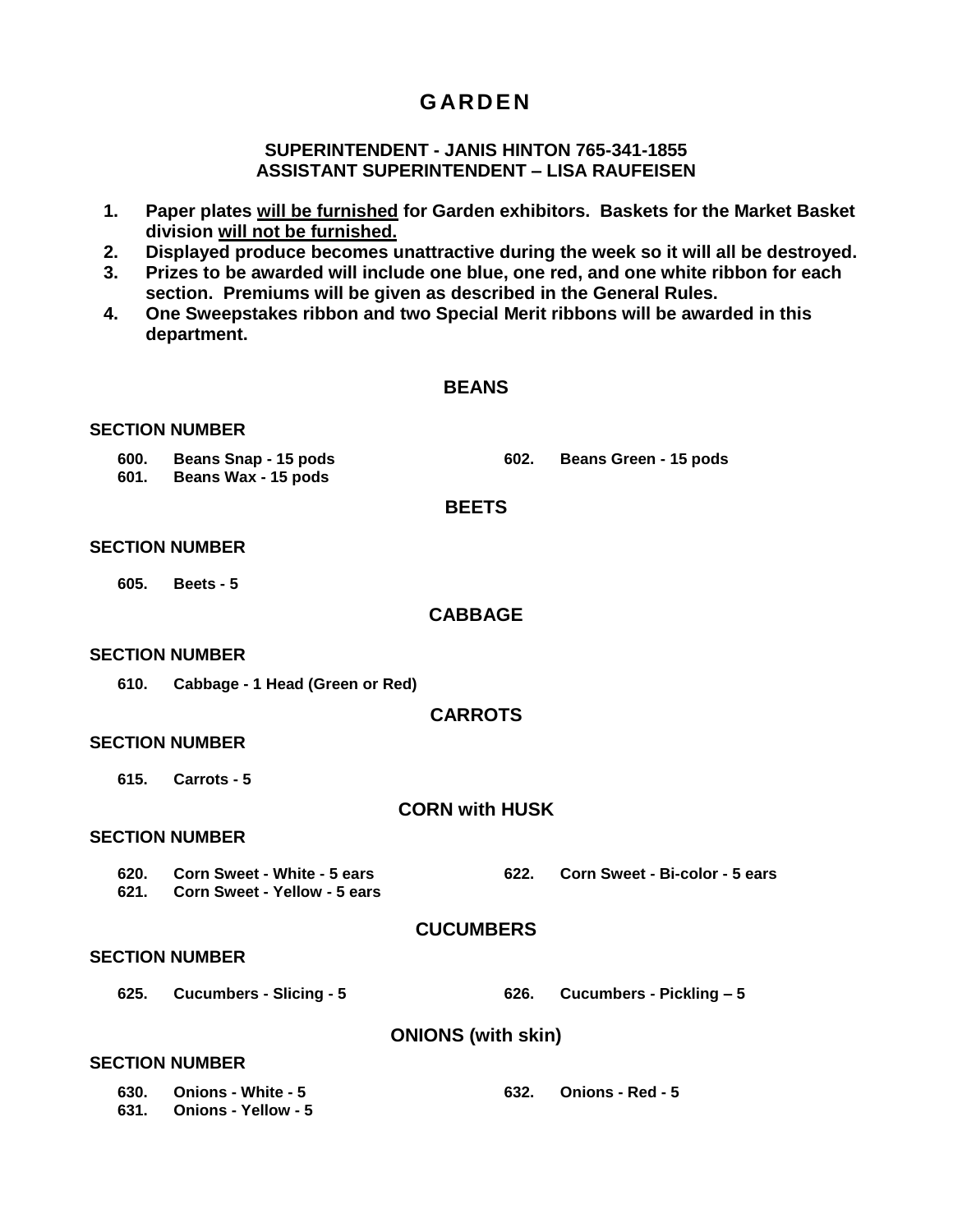| 635.<br>636. | Peppers - Mango Type - 5<br>Peppers - Jalapeno - 5                                             | 637.<br>638.                   | Peppers - Banana - 5<br>Peppers - All Other Types - 5                                |
|--------------|------------------------------------------------------------------------------------------------|--------------------------------|--------------------------------------------------------------------------------------|
|              |                                                                                                | <b>POTATOES</b>                |                                                                                      |
|              | <b>SECTION NUMBER</b>                                                                          |                                |                                                                                      |
| 640.         | Potatoes - White - 5                                                                           | 641.                           | Potatoes - Red - 5                                                                   |
|              |                                                                                                | <b>TOMATOES</b>                |                                                                                      |
|              | <b>SECTION NUMBER</b>                                                                          |                                |                                                                                      |
|              | 644. Tomatoes - Red - 5<br>645. Tomatoes - Yellow or Orange - 5<br>646. Tomatoes - Italian - 5 | 648.<br>649.                   | 647. Tomatoes - Cherry – 15<br>Tomatoes - Yellow cherry -15<br>Tomatoes - Grape - 15 |
|              |                                                                                                | <b>ZUCCHINI &amp; EGGPLANT</b> |                                                                                      |
|              | <b>SECTION NUMBER</b>                                                                          |                                |                                                                                      |
| 651.         | 650. Zucchini - 1<br>Eggplant - 1                                                              | 653.<br>654.                   | Summer Squash - 1<br><b>Pumpkin-1</b>                                                |

**PEPPERS** 

- **651. Eggplant - 1**
- **652. Squash - 1**

# **BERRY**

#### **SECTION NUMBER**

**SECTION NUMBER**

**655. Blackberry - 15 656. All other types – 15**

## **MELON**

### **SECTION NUMBER**

**657. Watermelon -1 658. Cantaloupe -1**

## **MISCELLANEOUS**

## **SECTION NUMBER**

**660. Miscellaneous**

# **MARKET BASKET**

#### **SECTION NUMBER**

**670. Exhibit a Market Basket containing at least six (6) different vegetables. This basket should include food enough for a family of (5) five. Example: 3 tomatoes, 5 potatoes, 3 onions, 5 beets, 3 cucumbers and 1 head of cabbage.**

**Listed below are vegetables from which you may choose for your Market Basket.**

| Beans - green/wax (1 pound) Peppers - 3 |                             |
|-----------------------------------------|-----------------------------|
| Beets $-5$                              | Potatoes - 5                |
| Broccoli - 1 head                       | Squash - 1                  |
| Corn - 5 ears                           | Tomatoes - 3                |
| Cucumbers - 3                           | Cabbage - 1 head            |
| Muskmelon - 1                           | <b>Cauliflower - 1 head</b> |
| <b>Okra - 6</b>                         | Carrots - 5                 |
| Onions - 3                              | Egg Plant - 1               |
|                                         |                             |